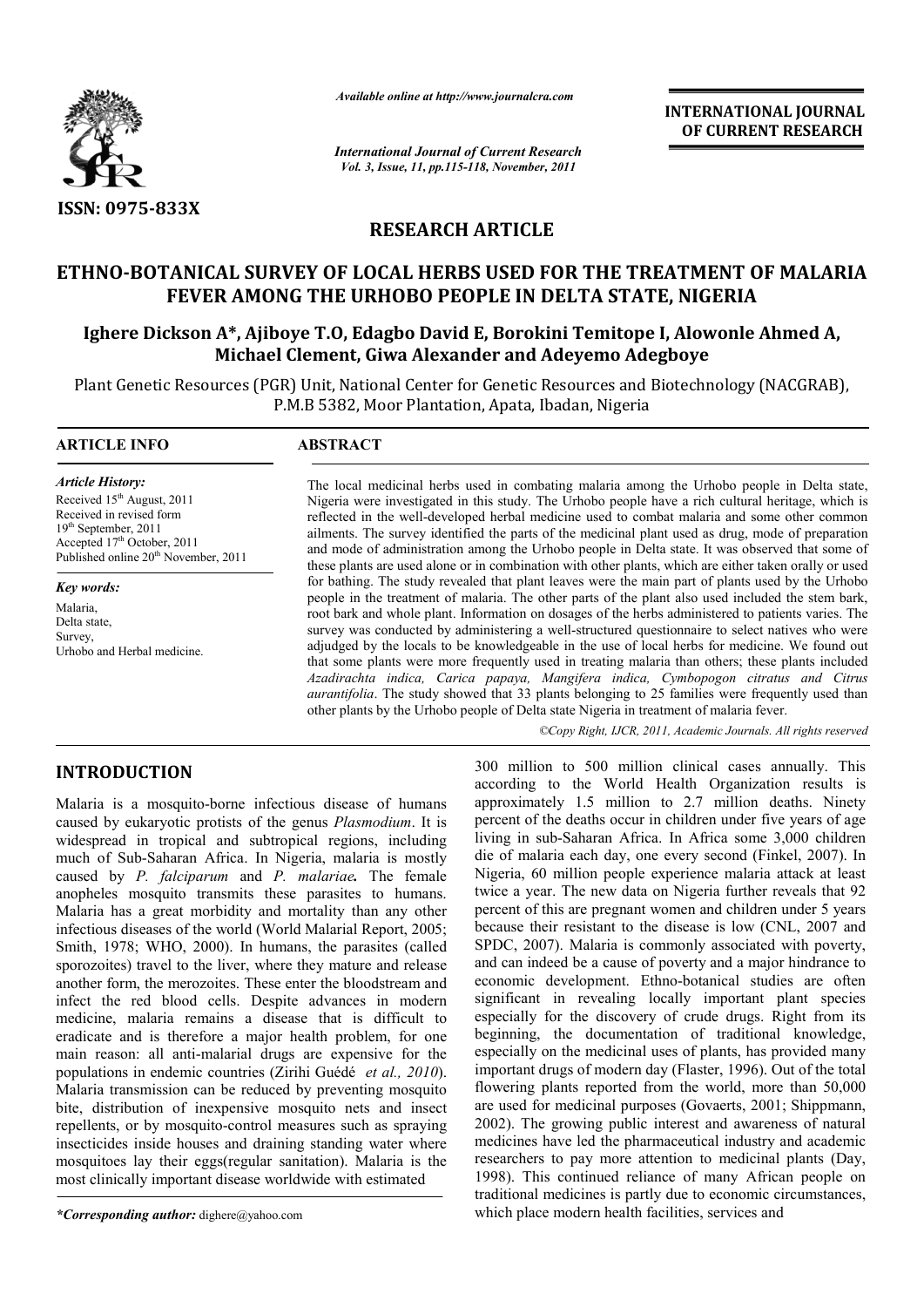## **Table 1: Showing local herbs used in treating malaria**

| S.No           | Scientific Name         | Common Name              | Local Name        | Part of Plant used    | Mode of Preparation                  | Mode of Administration |
|----------------|-------------------------|--------------------------|-------------------|-----------------------|--------------------------------------|------------------------|
| -1             | Allium sativum          | Garlic                   | Garlic            | Bulb                  | Tincture                             | Drinking               |
| $\sqrt{2}$     | Alstonia boonei         | Stool wood               | Ukpukuhu          | Root, bark and leaves | Infusion, decoction and tincture     | Drinking               |
| $\overline{3}$ | Anacardium occidentalis | Cashew                   | Cashew            | Leaves, bark and root | Decoction                            | Drinking               |
| $\overline{4}$ | Azadirachta indica      | Neem                     | Dogoyaro          | Leaves and bark       | Decoction                            | Drinking and bathing   |
| 5              | Bambusa vulgaris        | Bamboo                   | Opko              | Leaves                | Decoction                            | Drinking               |
| 6              | Carica papaya           | Pawpaw                   | Eto-oyibo         | Leaves and seeds      | Boiled with mango leaves             | Drinking               |
| 7              | Chromolaena odorata     | Siam weed                | Ishero            | Leaves                | Boiled with Azadirachta indica       | Drinking               |
| $\,8\,$        | Chrysophyllum albidum   | Africa star apple        | Uteagadava        | Bark and leaves       | Decoction                            | Drinking               |
| 9              | Citrus aurantifolia     | Lime                     | Uteaferen         | Fruits and leaves     | Leaves and cut fruit are boiled with | Drinking               |
|                |                         |                          |                   |                       | Lipton                               |                        |
| 10             | Croton zambesicus       |                          |                   | Roots                 | Decoction                            | Drinking               |
| 11             | Curcuma longa           | Turmeric                 | Iblue             | Rhizomes              | Tincture                             | Drinking               |
| 12             | Cymbopogon citrates     | Lemon grass              | Iti               | Leaves                | Boil with honey                      | Drinking               |
| 13             | Dacryodes edulis        | Native pear              | Ube               | Leaves and bark       | Decoction                            | Drinking               |
| 14             | Dialium guineense       | Velvet or black tamarind | Ohiorama          | Leaves and fruits     | Infusion and decoction               | Drinking and bathing   |
| 15             | Emilia sonchifolia      |                          | Orho-orua         | Whole plant           | Decoction                            | Bathing                |
| 16             | Irvingia gabonensis     | Bush mango               | Owe               | <b>Bark</b>           | Decoction                            | Drinking               |
| 17             | Jatropha curcas         |                          | Ishakpa           | Leaves                | Decoction                            | Bathing                |
| 18             | Khaya gradifoliola      | Mahogany                 |                   | <b>Bark</b>           | Decoction and infusion               | Drinking and bathing   |
| 19             | Mangifera indica        | Mango                    | Imangoro          | Leaves and bark       | Decoction                            | Drinking and bathing   |
| 20             | Melicia excelsa         | <b>Iroko</b>             | Uloho             | Bark and root         | Decoction                            | Drinking and bathing   |
| 21             | Mormodica charantia     | Bitter melon             | Urakhanye         | Leaves                | Infusion                             | Drinking               |
| 22             | Newbouldia laevis       | Tree of life             | Ogiriki           | Leaves and roots      | Decoction                            | Drinking               |
| 23             | Ocimum gratissimum      | Tea bush                 | Erhan             | Leaves                | Infusion                             | Drinking               |
| 24             | Parquetina nigrescens   |                          | Ufiogba           | Leaves                | Infusion                             | Drinking               |
| 25             | Persea Americana        | Avocado pear             | Ipear             | Leaves and bark       | Decoction                            | Drinking and bathing   |
| 26             | Phyllanthus niruri      |                          | Iyeke             | Leaves                | Tincture                             | Drinking               |
| 27             | Piper guineense         |                          | Eshasha           | Seed                  | Ground seeds and used as spices      | Eat as soup            |
| 28             | Psidium guajava         | Guava                    | Igueva            | Leaves                | Boil with mango and pawpaw           | Drinking               |
| 29             | Rauvolfia vomitoria     |                          | Urhi-ewre         | Root                  | Infusion                             | Drinking               |
| 30             | Senna alata             | Senna                    | Orkipkabe-vwerhen | Leaves                | Decoction                            | Drinking               |
| 31             | Sida acuta              | Broom weed               |                   | Leaves                | Decoction                            | Drinking               |
| 32             | Vernonia amygdalina     | <b>Bitter</b> leave      | Orhingbo          | Leaves                | Infusion                             | Drinking               |
| 33             | Zingiber officinale     | Ginger                   | Ginger            | Rhizomes              | Tincture                             | Drinking               |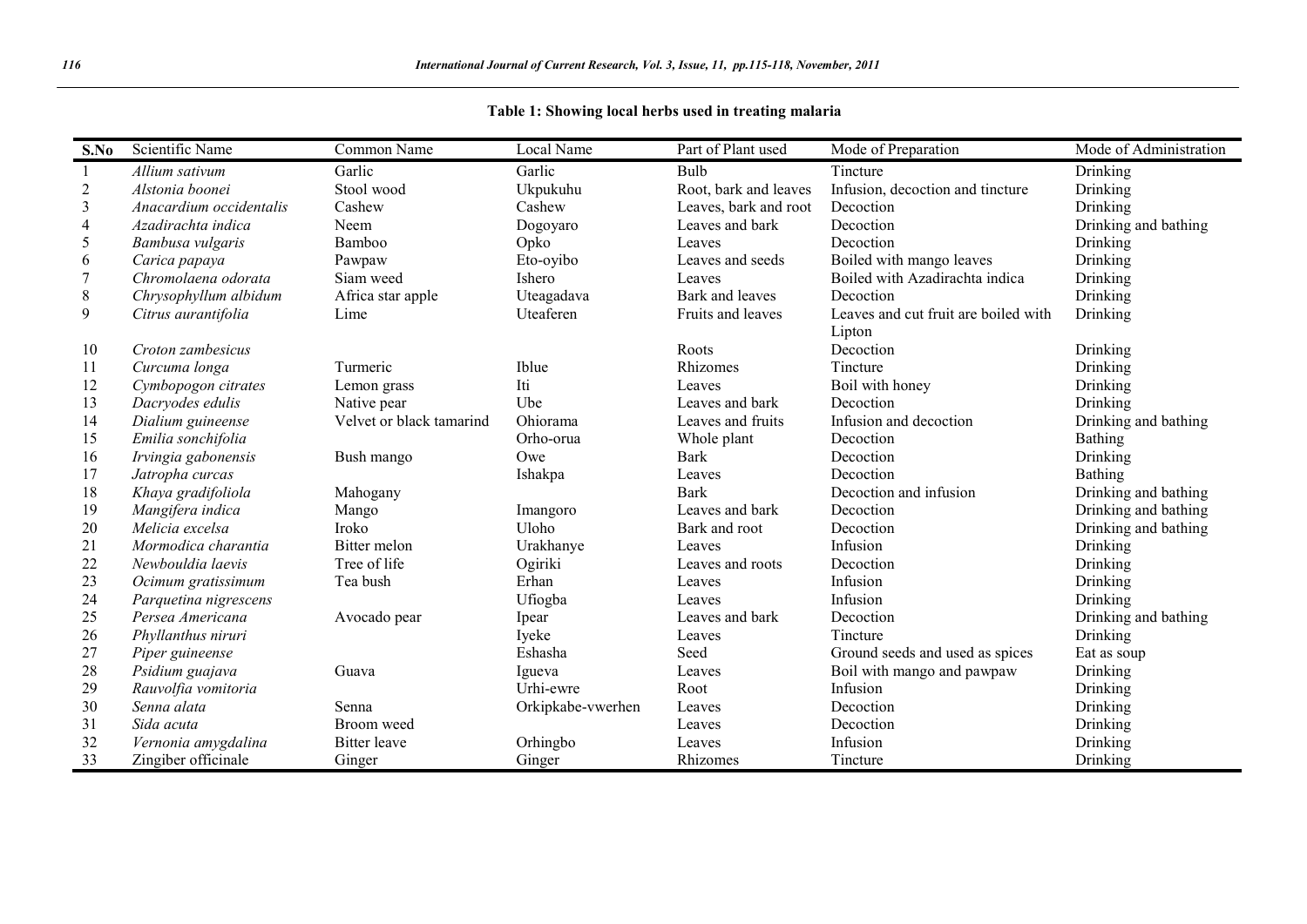**Table 2: Plant species and their Families**

| S.No           | Families            | <b>Plants Species</b>                     |
|----------------|---------------------|-------------------------------------------|
| 1              | Anacardicaceae      | Anacardium occidentalis and               |
|                |                     | Mangifera indica                          |
| $\overline{c}$ | Apocynaceace        | Alstonia boonei and Rauvolfia vomitoria   |
| $\overline{3}$ | Asteraceae          | Emilia sonchifolia                        |
| $\overline{4}$ | <i>Bignoniaceae</i> | Newhouldia laevis                         |
| 5              | Burreraceae         | Dacryodes edulis                          |
| 6              | Caricaceae          | Cariaca papaya                            |
| $\overline{7}$ | Compositae          | Chromolaena odorata and Vernonia          |
|                |                     | amvgdalina                                |
| 8              | Curcubitaecae       | Mormodica charantia                       |
| 9              | Euphorbiaceae       | Croton zambesicus, Jathropha curcas       |
|                |                     | and Phyllanthus niruri                    |
| 10             | Fabaceae            | Senna alata                               |
| 11             | Gramineae           | Bambusa vulgaris                          |
| 12             | Irvingiaccae        | Irvingia gabonensis                       |
| 13             | Lauraceae           | Persea Americana                          |
| 14             | Leguminoseae        | Dialium guineense                         |
| 15             | Liliaceae           | Allium sativum                            |
| 16             | Malvaceae           | Sida acuta                                |
| 17             | Meliaceae           | Azadirachta indica and Khaya gradifoliola |
| 18             | Moraceae            | Melicia excels                            |
| 19             | Myrtaceae           | Psidium guajava                           |
| 20             | Periplocaceae       | Parquetina nigrescens                     |
| 21             | Piperaceae          | Piper guineense                           |
| 22             | Poaceae             | Cymbopogon citrates                       |
| 23             | Rutaceae            | Citrus aurantifolia                       |
| 24             | Sapotaceae          | Chrysophyllum albidum                     |
| 25             | Zingiberaceae       | Curcuma longa and Zingiber officinale     |

pharmaceuticals out of the reach of the majority of the population. However, in many cases, it is also attributable to the widespread belief in the effectiveness of many traditional therapies. Even where western biomedical care is available, many people still prefer traditional treatments for treating many aliments (Asfaw *et al.*, 1999; Addis *et al.*, 2001). The main objective of this survey is to preserve indigenous knowledge of these herbs and to present indigenous medicinal plants/herbs used in the treatment of malaria among the Urhobo people of Delta state. Modern medical practice has not fully exploited indigenous medicinal plant in the treatment of this unwanted disease. There is need to conduct research into these indigenous medicinal herbs in order to find a lasting solution to malaria disease. The low accessibility and inability to afford orthodox medicine by rural dwellers, the need to remain healthy and to be economically productive, is one of the major reasons that have led to their dependence on indigenous medicinal herbs.

## **MATERIALS AND METHODS**

The survey was carried out among the Urhobo people of Delta state in Nigeria, cutting across ten (10) villages, which includes Iwrhakan, Aloba, Olota, Ododegho, Udo-ophori, Ogoda, Orere, Iwrhenene, Ogbovwa and Okpaka. Delta state is located in the south-south geopolitical zone of Nigeria. There is also community of non-natives among these people in the villages; these non-natives come from various parts of Nigeria. The people of these villages are mainly farmers, primary schools teachers, petty traders, palm-wine tappers, anglers and hunters, although there are some traditional healers and herbalist among them. These communities have no primary healthcare facilities to take care of the people's immediate medical needs. A well-structured and pretested questionnaire was administered to focus groups in form of question and answer, this focus group comprises of traditional

healers, primary schools teachers, elderly people of age 60 and above and the middle-aged people of age 30-60. A stratified sampling method was adopted in presenting the questionnaire to the focus group. After administering the questionnaire, there were usually discussions on the indigenous knowledge of the medicinal herbs mentioned. In each of these villages, 100 questionnaires were administered to people adjudged by the locals to be knowledgeable in the use of local medicinal herbs. Questions based on types and parts of plants often used for malaria treatment; methods of preparation and administration were asked. Indigenous information on medicinal plants was compiled according to Generic name, common names, parts of plants used, mode of preparation and administration. Collection of these plants cut across various locations in the community. Collection of plant samples were carried out with the assistance of traditional medicine practitioners. During this ethno-botanical survey, the following were the information gathered; identification and name of the plants used to treat malaria, different parts of the plant used as drugs, methods of collection, and mode of preparation and administration of the medicament to patients. The collected samples and specimens were identified at the Herbarium of the National Centre for Genetic Resources and Biotechnology (NACGRAB), Ibadan, Nigeria.

### **RESULTS AND DISCUSSIONS**

The summaries of the plants parts exploited to treat malaria fever in the study area are shown in the Table 1 below, the survey shown that 33 plants species belonging to 25 families are used by the Urhobo people in Delta state for malaria treatment. These plants are similar to those used for malaria therapy in Ghana (UNESCO, 1997), Sierra Leone (Agbovie *et al*., 2002) and agree with the work of Oliver (Barnish and Samai, 1992) and Singha (Oliver, 1960) on medicinal plants of Nigeria. We found out that some plants were frequently used in treating malaria than others; these plants included *Azadirachta indica, Carica papaya, Mangifera indica, Cymbopogon citratus and Citrus aurantifolia*, this findings is in line with researches carried out by Idu *et al*., 2008; Okoegwale and Omofezi, 2001. The study reveals that plant leaves are the part frequently used by the Urhobo people in the treatment of malaria. The following parts of the plants are used for malaria treatment; leaf, stem bark, root bark and whole plant. There are different methods of collecting these plants part; for roots and whole plants, the collection is made with a hoe, leaves are usually collected by hand while with stems and roots bark, the collection is done with machetes. Easily accessible specimens (leaves) are usually collected by hand. The parts of these plants could be used alone or in combination with other herbal materials in the fresh or dried forms. The mode of application is mostly oral by drinking the extracts or concoctions. However, the dosage levels and the quantities harvested at a time are at variance dependent on individuals experience and discretion. During the survey 8 traditional medicine practitioner were met, these traditional medicine practitioner gave information on the indigenous knowledge of herbs used in treating malaria fever. It was noted that 33 medicament receipts are developed to treat malaria by the Urhobo people in Delta state. Most of the plants were used either alone or in combination with other herbs. Similar results were reported in Okeigbo Nigeria (Tolu *et al*., 2007) and Ndokwa west Nigeria (Ogie-Odia *et al.,*